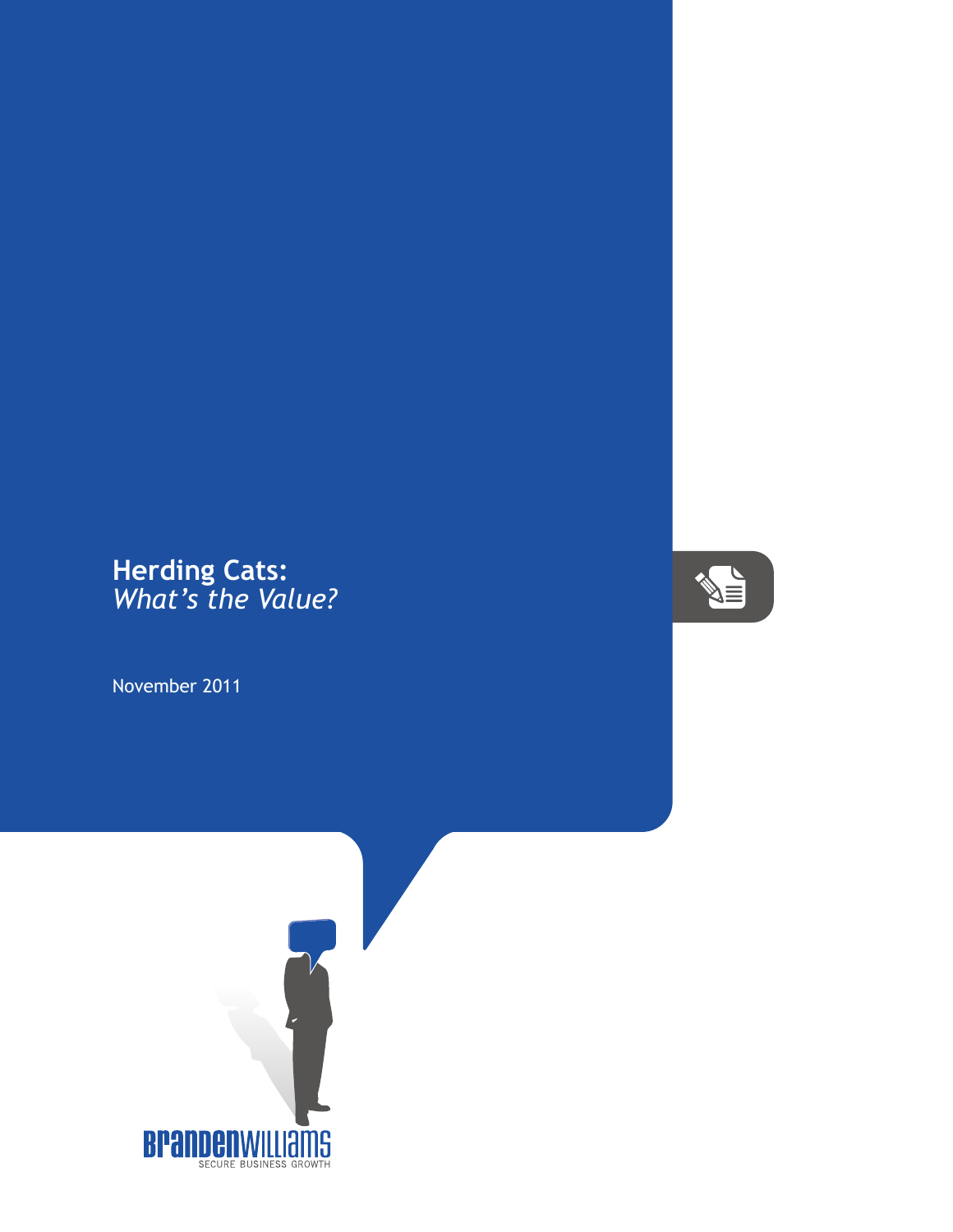This month's theme tackles the yet-widely-unsolved problem of accurate and effective information risk management. It's unsolved because not only are risks different from company to company and individual to individual, we can't even agree on the monetary value of the information we are charged to protect.

I recently spoke at a risk management forum and used an analogy I appropriated from the great Chuck Hollis of EMC. We have a hard time protecting information because we have a hard time valuing information. Imagine for a second that someone gave you a pile of money, in cash, and told you to protect it. Let's say it was \$100,000. I bet you could think of some appropriate ways you could protect that cash, as well as some appropriate expenses you would use during that process. For example, you probably wouldn't spend \$500,000 on a vault to store \$100,000 in cash. You might use someone else's expensive vault, or you might spend some smaller amount to build an appropriate protection mechanism. When we are dealing with cash, risk management and protection is easy.

Now imagine that someone gave you a pile of information. Maybe it's small enough to fit on a USB stick. Maybe it covers several terabytes of space on a corporate-wide SAN. How do you value that information such that you can deploy appropriate protection mechanisms to keep it safe? Ironically, I can envision that we could potentially arrive at the same dollar amount regardless of the size where data on a USB stick might be worth the same or more than terabytes sitting in a secured facility.

I had an interesting debate with a close friend last month about how data breaches are evolving in numbers and severity over the course of 2011. The number of breaches seems to be decreasing while the severity of the breaches increase<sup>1</sup>. How does this impact our ability to keep sensitive information secure? Some argue that a higher number of breaches at some kind of consistent pace are better for us because it keeps the topic top of mind. I believe that the severity of the breach is more important to get the C-level attention we need over the frequency of occurrence.

Organizations are built to allow for autonomous decisions at various dollar amounts (financial impact) throughout the corporate hierarchy. This means that lower level employees are typically empowered to handle events with small financial impact to keep the big guys focused on the big things. The bigwigs are less likely to pay attention if the impact of the event doesn't surpass their report's thresholds (or maybe even their own). We don't need to spend all of our resources preparing for a Black Swan, but we do need to prepare for the reality that our network is compromised today. The way we go about information security isn't effective anymore because we base our architecture on the concept of trust (often times misplaced in humans).

Designing security controls that match business requirements requires that we both understand the business and can agree on a reasonable value to the information we are trying to protect. Companies today store too much information and carry too much financial liability because of they know neither of those. We should only be storing the information we value as an asset, and find a way to transfer the risk of security other information to third parties. These service providers exist today, but our companies rarely analyze how they use information in their businesses. We regularly perform analytics on what is on-hand, but how often do we ask the question, "Why do we have this data in the

## **FOOTNOTES**

*1 This is a total gut feel on my part. I know half of my gut feel is based on what is reported and what isn't, something Mr. Adamson pointed out to me as we snacked on super delicious Char Grilled Octopus from Keegan's in St. Pete's.*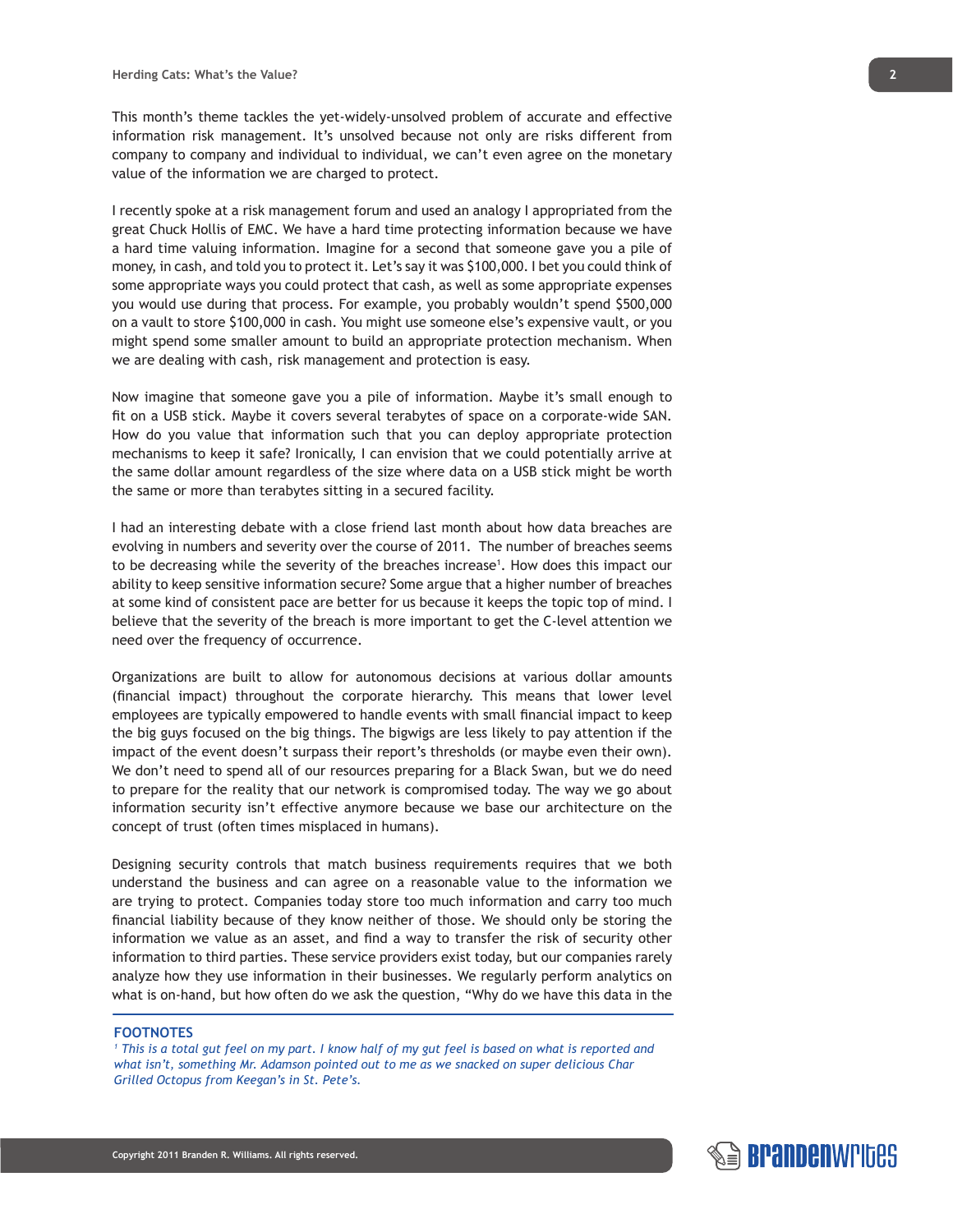first place?"

Not often enough.

I've had several discussions with customers recently where they have confessed they found information in their systems that they didn't know was there, didn't have a business use for, and found that it was sensitive in nature. This isn't an advertisement for Data-Loss Prevention, it's a plea for diligence. Start there, and then re-evaluate your risk management process.